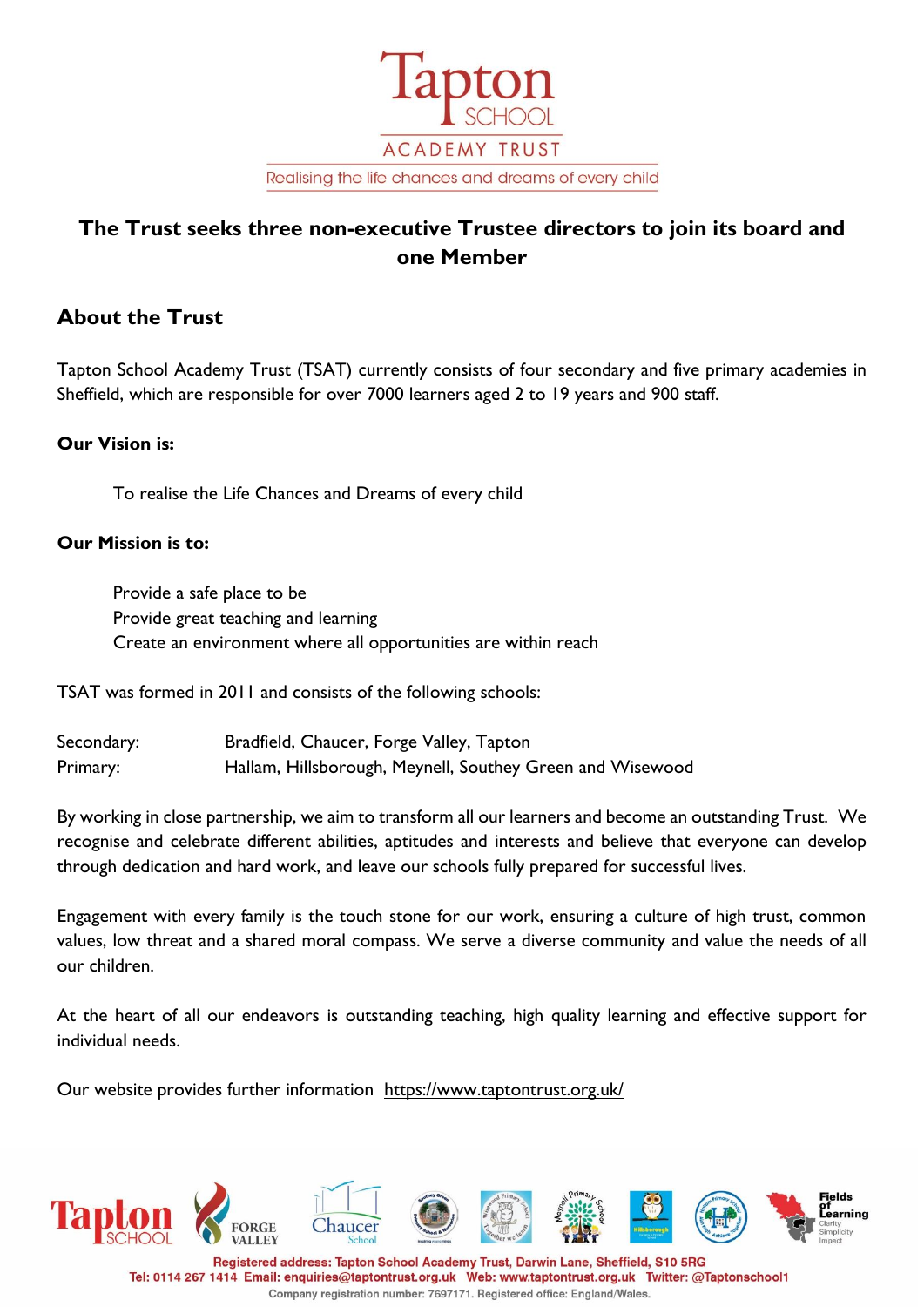## **About the Roles**

We are recruiting 3 Trustee directors, each to join one of our subcommittees – Learner Experience, Risk and Governance and Finance & Resources.

The Typical time commitment would be to attend 6 Board meetings a year, including a strategic day and 4 subcommittee meetings.

Current Trustees are detailed on our website: [Board of Trustees](https://www.taptontrust.org.uk/page/?title=Board+of+Trustees&pid=30)

We are also recruiting one individual to join as a Member. The time commitment is 2-3 meetings a year.

Current Members are detailed on our website: [Board of Members](https://www.taptontrust.org.uk/page/?title=Members+of+the+Trust&pid=32)

The purpose of these roles are to provide confident and strong strategic leadership which leads to robust accountability, oversight and assurance for educational and financial performance. There are 3 core functions

- Ensuring clarity of vision, ethos and strategic direction;
- Holding executive leaders to account for the educational performance of the organisation and its pupils, and the effective and efficient performance management of staff; and
- Overseeing the financial performance of the organisation and making sure its money is well spent.

More detail on the specific roles are included in the attached Appendices.

### **TSAT Governance Structure -** *<http://www.taptontrust.org.uk/page/?title=Trust+Governance&pid=23>*



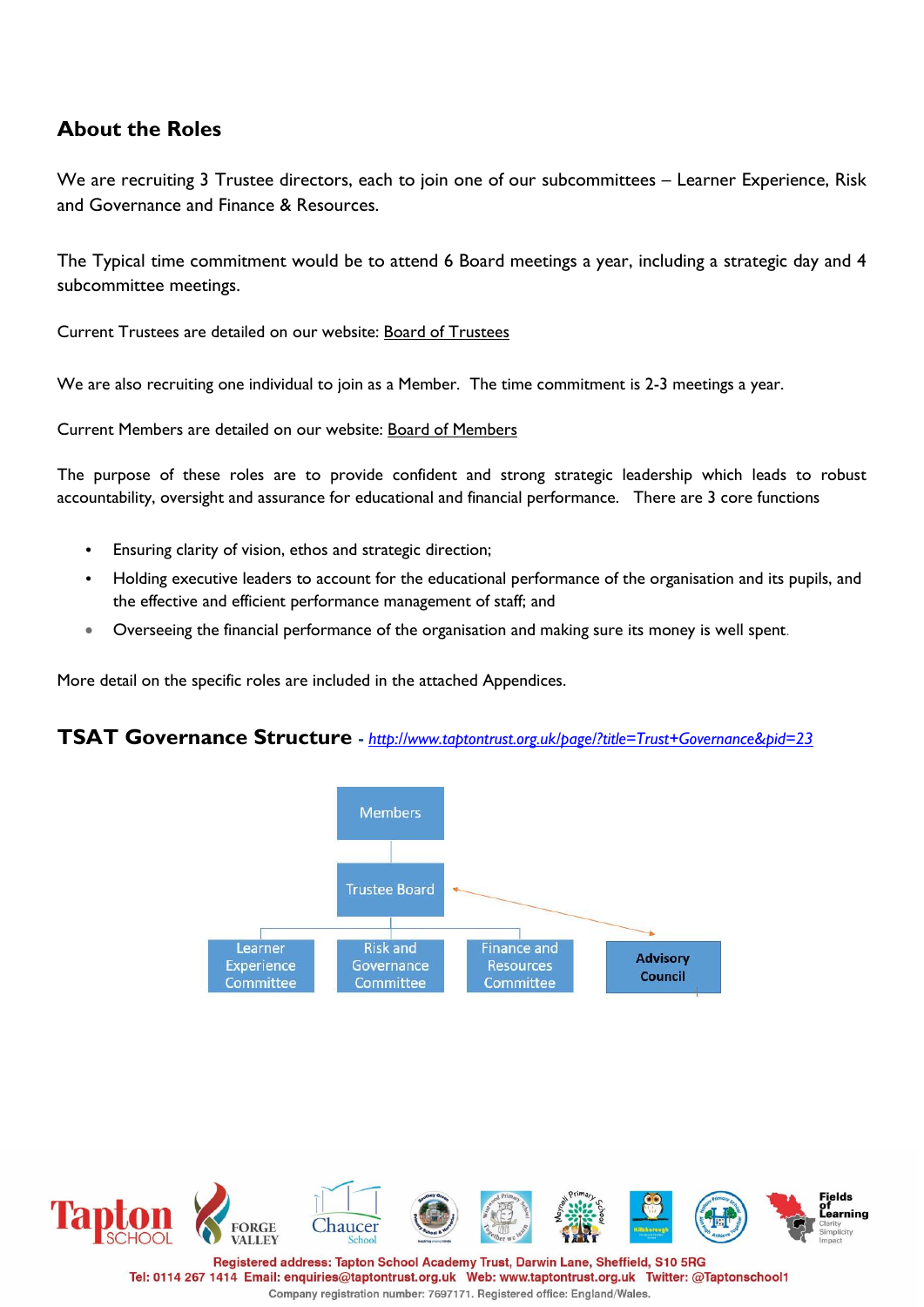## **TSAT Strategic Aims**

### **Strategic Aims**

### **1. Effective Schools**

A great place to learn where every child enjoys and achieves and is prepared to succeed in the next stage of their journey towards further learning or meaningful work. Everyone feels safe within a learning community with a focus on values of care for and understanding of others – their wellbeing, physical, mental and emotional. The school will work in mutuality with families and the local community.

### **2. Outstanding Outcomes**

Every child develops a love and enjoyment for learning achieved through an outstanding curriculum that balances knowledge and skill and develops self-awareness. Every individual has the ability to engage with and change the world around them.

### **3. Sustainable Trust**

We will support every school and learner with the highest standard and most cost-effective education and business support services to ensure that we liberate as much capacity and resources to add value and deliver the highest quality education experience.

### **4. A Great Place to Work**

Where every colleague is valued and experiences high quality support and rich learning and development opportunities within a collaborative environment. Every contribution is valued and all receive a well-matched professional development process with a deep focus on managing workload to ensure everyone has a healthy work life balance.

# **About Academy Trusts**

Academy Trusts are state funded charitable companies which run schools independently of local authority control. Academy Trusts now account for over 70% of secondary schools and 30% of primaries.

Multi-academy trusts, or MATs, usually run more than one academy. MATs themselves are single legal entities, with one set of trustees. Their schools operate under a single governance structure.

Academy Trusts need non-executives (known in charity law as trustees) to bring a wide range of skills and experience to help guide strategy, ensure their ambitions for students can be soundly financed.

"*Academy boards must be ambitious for all children and young people and infused with a passion for education and a commitment to continuous school improvement that enables the best possible outcomes. Governance must be grounded in reality as defined by both high-quality objective data and a full understanding of the views and needs of pupils/students, staff, parents, carers and local communities. It should be driven by inquisitive, independent minds and through conversations focused on the key strategic issues which are conducted with humility, good judgement, resilience and determination."*

*Source:* [Academy Trust Governance handbook](https://assets.publishing.service.gov.uk/government/uploads/system/uploads/attachment_data/file/788234/governance_handbook_2019.pdf)

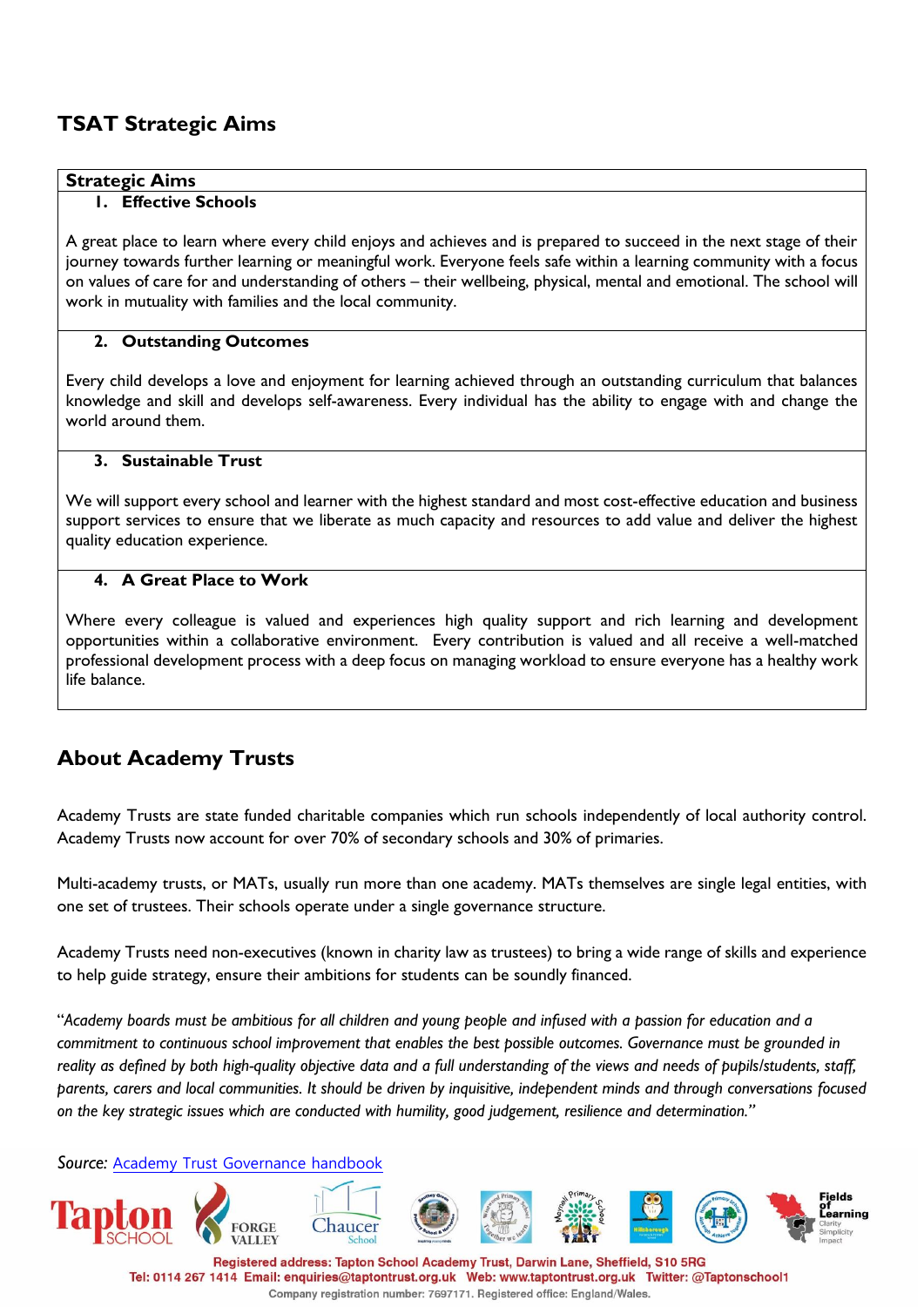# **Applications**

This is a voluntary, unremunerated role for people who have the energy and skills to make a real contribution to shaping the future of our schools.

If you are interested in applying then role please send your CV and a short expression of interest, detailing which role you are applying, for to Lyndsey Appleyard: [lappleyard@taptontrust.org.uk](mailto:lappleyard@taptontrust.org.uk), by Wednesday 19th August 2020.

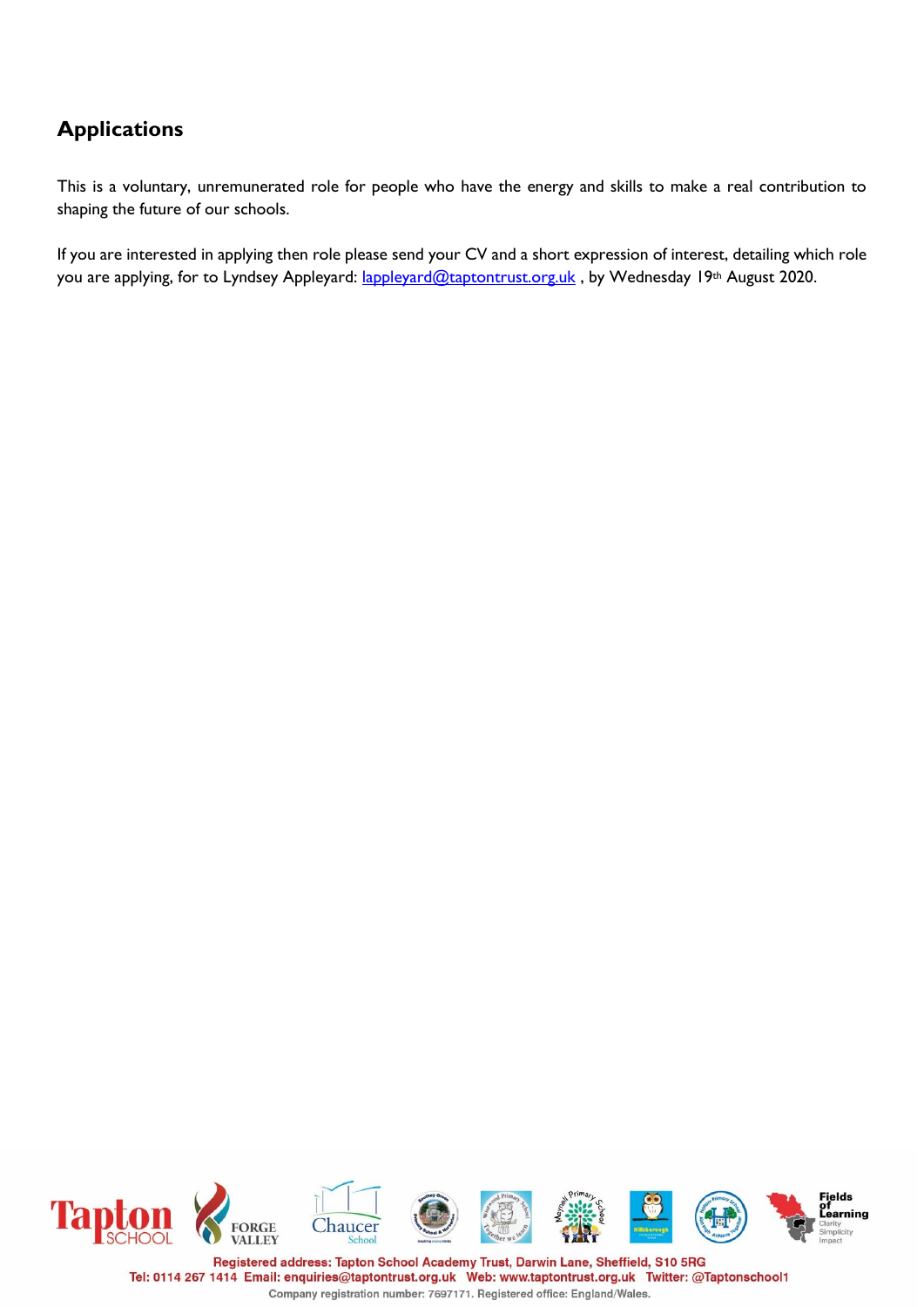### **Role 1 – Trustee Director – Finance and Resources Committee**

Trustees are both charity trustees and company directors of the Trust; the role is to hold to account the executive and senior leadership team. Trustees have independent control over, and legal responsibility for, the Trusts management and administration. The trustees ensure compliance with the trust's charitable objects and with company and charity law.

The Trust seeks to welcome an experienced and knowledgeable professional to its board and Finance & Resources committee, to offer advice, guidance and challenge on all matters related to its planned growth and development.

The role of the Finance & Resources Committee is to maintain an oversight of TSAT's finance, HR, IT, estates, facilities strategy and control frameworks.

The competencies desired for this role include:

- Health & safety and Premises
- **Finance**
- HR
- Change Management
- Corporate Governance
- Managing Growth
- Sheffield Community links

### **Person Specification**

An individual with clear and demonstrable experience in a senior role; expertise in non-profit and/or charity sectors is advantageous. Expertise in the area of growth/change management are also valuable in order to enable the board to effectively develop the trust.

### **Time Commitment**

6 board meetings, 4 sub-committee meetings. All meetings are up to 2 hours long and tend to start between 6 and 7 p.m. Some time will be required to read papers ahead of meetings and occasional training events or visits to academies to understand the trust's impact. Overall the time required will average to around 4-5 hours per month.

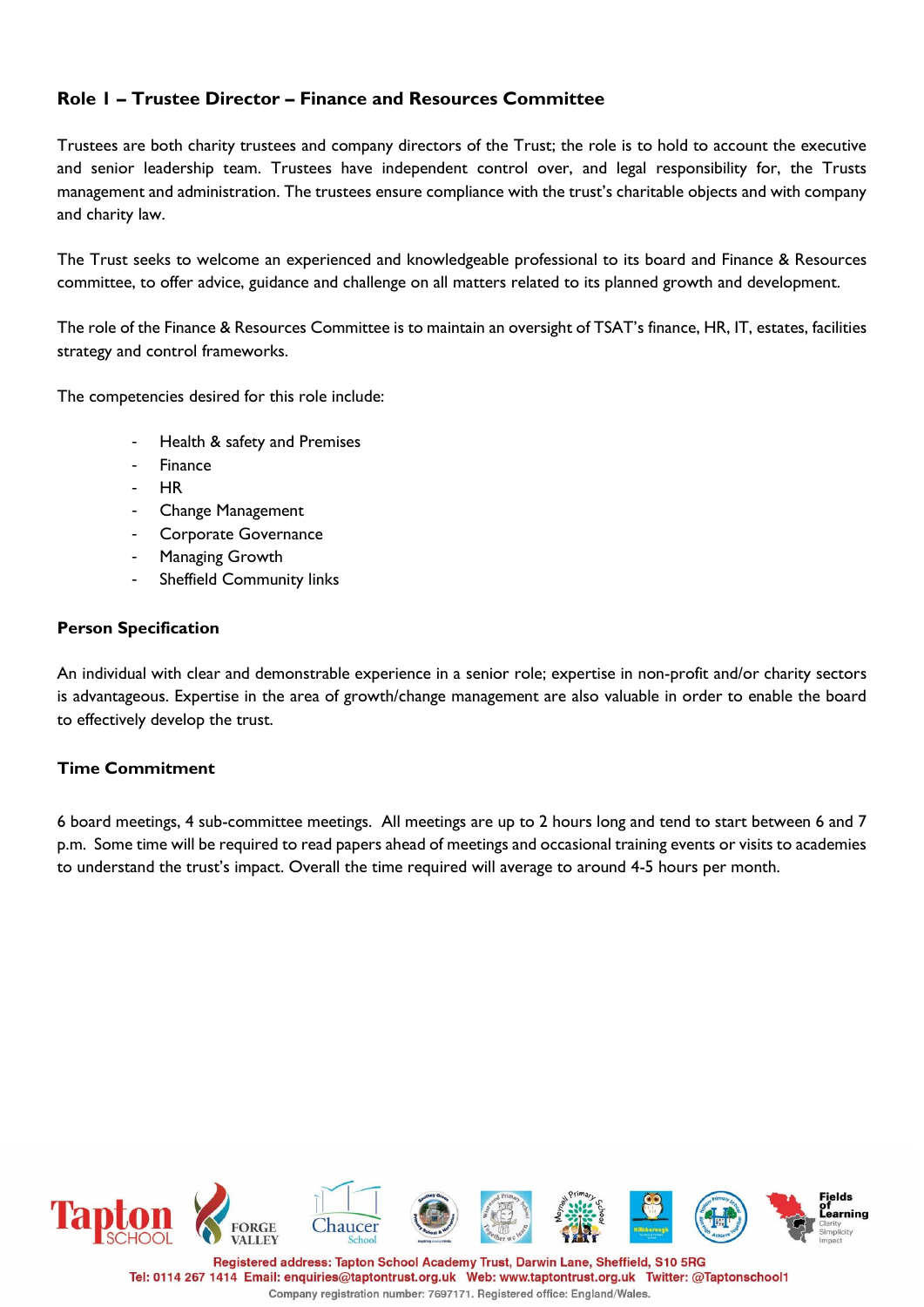### **Role 2** – **Trustee Director – Risk and Governance Committee**

Trustees are both charity trustees and company directors of the Trust; the role is to hold to account the executive and senior leadership team. Trustees have independent control over, and legal responsibility for, the Trusts management and administration. The trustees ensure compliance with the trust's charitable objects and with company and charity law.

The Trust seeks to welcome an experienced and knowledgeable professional to join its board and Risk and Governance Committee, to offer advice, guidance and challenge on matters related to its planned growth and development.

The role of the Risk & Governance Committee is to maintain an oversight of the TSATs governance, risk management, internal control and assurance frameworks.

The competencies desired for this role include:

- Risk management
- **Compliance**
- Change Management
- Corporate Governance
- Managing Growth
- Sheffield community links

#### **Person Specification**

An individual with demonstrable experience in a senior role; expertise in non-profit and/or charity sectors is advantageous. A enquiring and supportive outlook. Expertise in the area of growth/change management are also valuable in order to enable the board to effectively develop the trust.

### **Time Commitment**

6 board meetings, 4 sub-committee meetings spaced throughout the year. All meetings are up to 2 hours long and tend to start between 6 and 7 p.m. Some time will be required to read papers ahead of meetings and occasional training events or visits to academies to understand the trust's impact. Overall the time required will average to around 4-5 hours per month.



Tel: 0114 267 1414 Email: enquiries@taptontrust.org.uk Web: www.taptontrust.org.uk Twitter: @Taptonschool1 Company registration number: 7697171. Registered office: England/Wales.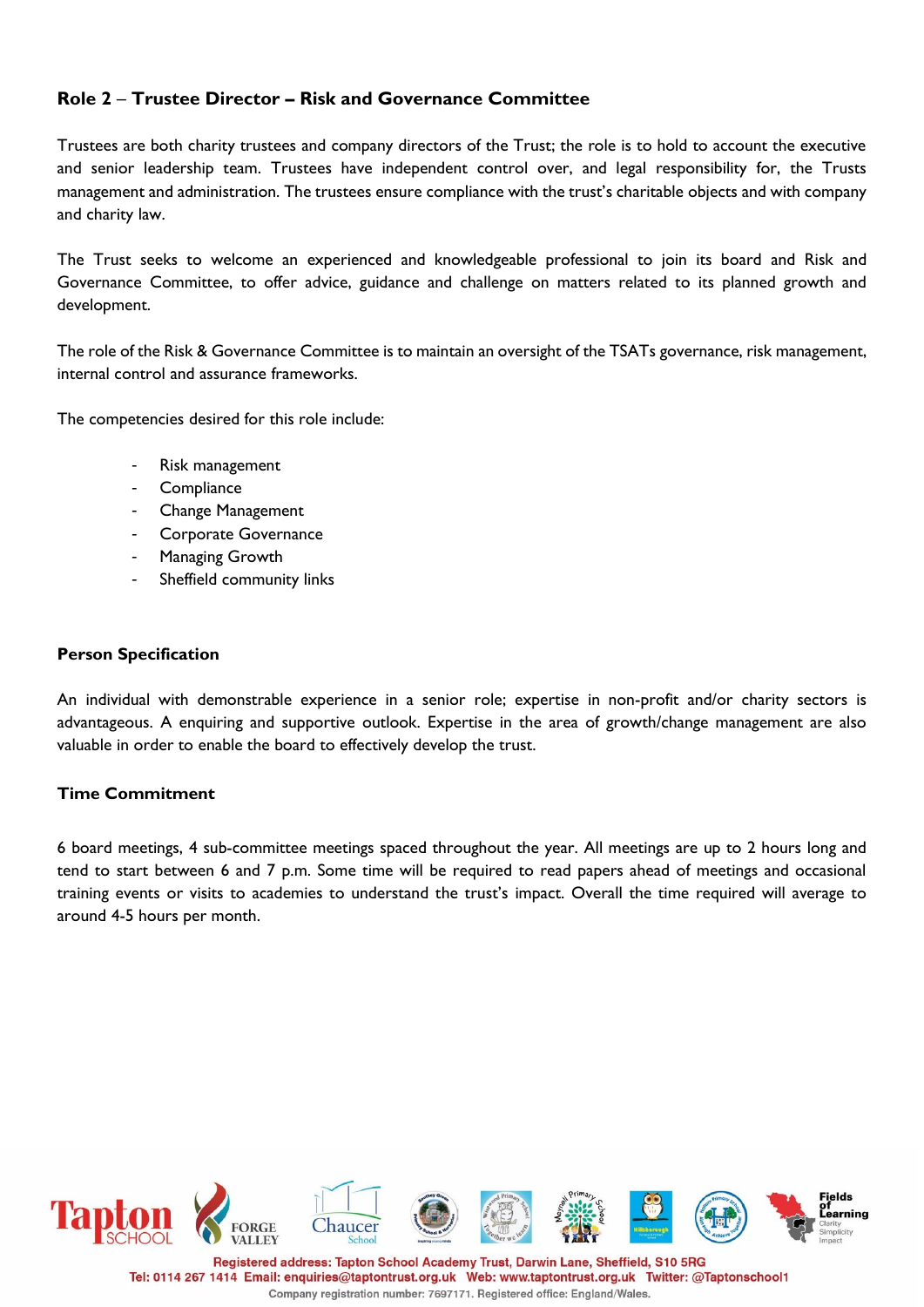### **Role 3 – Trustee Director –Learner Experience Committee**

Trustees are both charity trustees and company directors of the Trust; the role is to hold to account the executive and senior leadership team. Trustees have independent control over, and legal responsibility for, the Trusts management and administration. The trustees ensure compliance with the trust's charitable objects and with company and charity law.

The Trust seeks to welcome an experienced and knowledgeable professional to join its board and Learner Experience Committee, to offer advice, guidance and challenge on matters related to its planned growth and development.

The role of the Learner Experience Committee is to maintain excellent standards in each of the schools, including any due diligence of new schools wishing to join. It will scrutinise Quality Assurance documents, data reports and school reviews. The role will also involve being a link Trustee for one or two schools within the Trust.

The competencies desired for this role include:

- Education Expertise (as an educational professional or experience governor)
- Early Years or Primary school experience
- Experience of working with children and families
- Change Management
- Managing Growth
- Sheffield community links

### **Person Specification**

An individual with demonstrable experience in a senior role; expertise in non-profit and/or charity sectors is advantageous. Expertise in the area of growth/change management are also valuable in order to enable the board to effectively develop the trust.

### **Time Commitment**

6 board meetings, 4 sub-committee meetings, 3 meetings with schools spaced throughout the year. All meetings are up to 2 hours long and tend to start between 6 and 7 p.m. Some time will be required to read papers ahead of meetings and occasional training events or visits to academies to understand the trust's impact. Overall the time required will average to around 4-5 hours per month.



Tel: 0114 267 1414 Email: enquiries@taptontrust.org.uk Web: www.taptontrust.org.uk Twitter: @Taptonschool1 Company registration number: 7697171. Registered office: England/Wales.